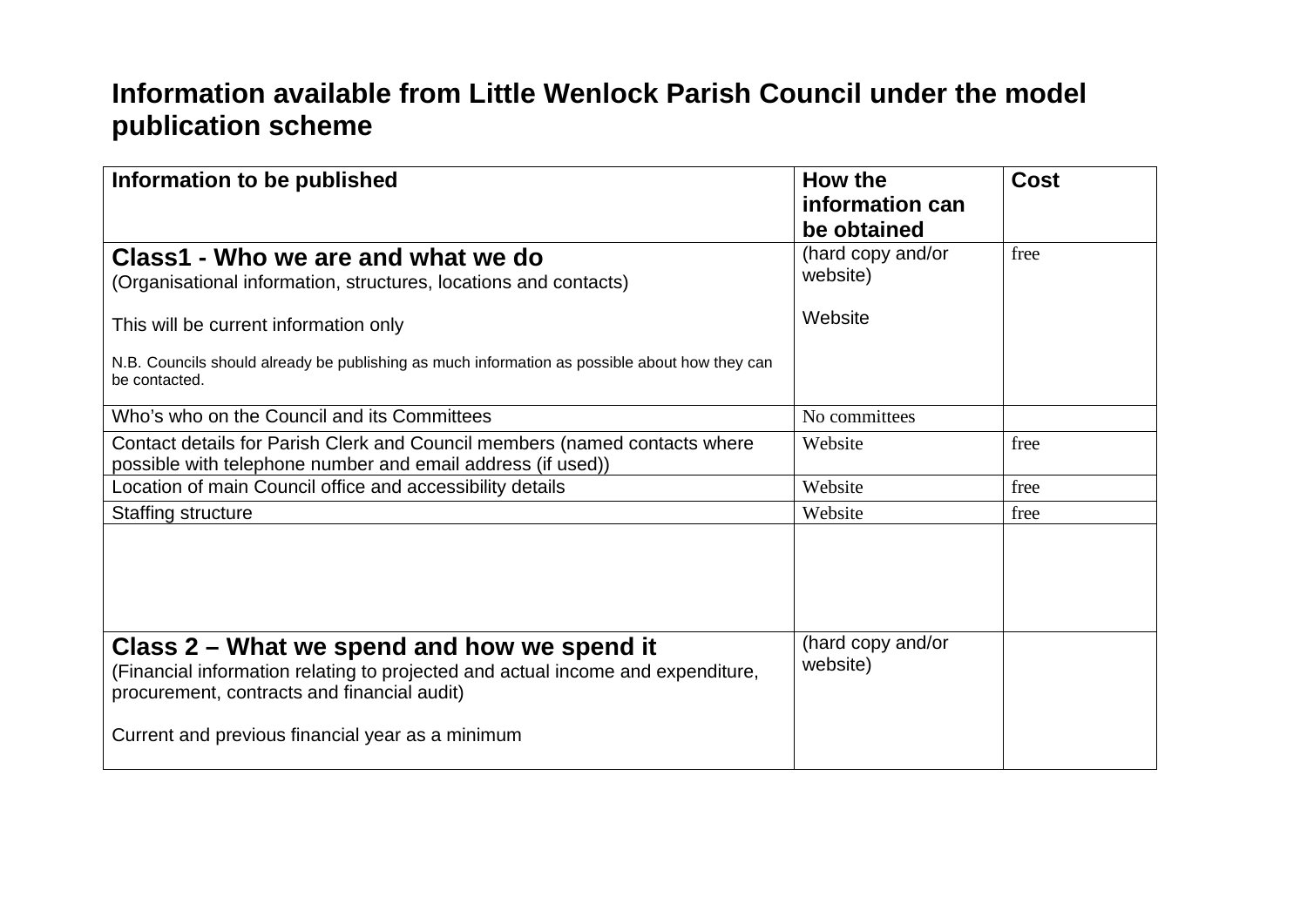| Annual return form and report by auditor                                                 | website                | free            |
|------------------------------------------------------------------------------------------|------------------------|-----------------|
| <b>Finalised budget</b>                                                                  | website                | free            |
| Precept                                                                                  | Website                | free            |
| <b>Borrowing Approval letter</b>                                                         | Website                | free            |
| <b>Financial Standing Orders and Regulations</b>                                         | hardcopy               | Email free      |
|                                                                                          |                        | hardcopy £10.00 |
| Grants given and received                                                                | website                | free            |
| List of current contracts awarded and value of contract                                  | hardcopy               | Email free      |
|                                                                                          |                        | hardcopy £10.00 |
| Members' allowances and expenses                                                         | website                |                 |
|                                                                                          |                        |                 |
| Class 3 – What our priorities are and how we are doing                                   | (hard copy or website) |                 |
| (Strategies and plans, performance indicators, audits, inspections and reviews)          |                        |                 |
| Parish Plan (current and previous year as a minimum)                                     | website                | free            |
| Annual Report to Parish or Community Meeting (current and previous year as a<br>minimum) | website                | free            |
| <b>Quality status</b>                                                                    | website                | free            |
| Local charters drawn up in accordance with DCLG guidelines                               | hardcopy               | Email free.     |
|                                                                                          |                        | Hardcopy £10    |
|                                                                                          |                        |                 |
|                                                                                          |                        |                 |
|                                                                                          |                        |                 |
|                                                                                          |                        |                 |
|                                                                                          |                        |                 |
|                                                                                          |                        |                 |
|                                                                                          |                        |                 |
|                                                                                          |                        |                 |
|                                                                                          |                        |                 |
|                                                                                          |                        |                 |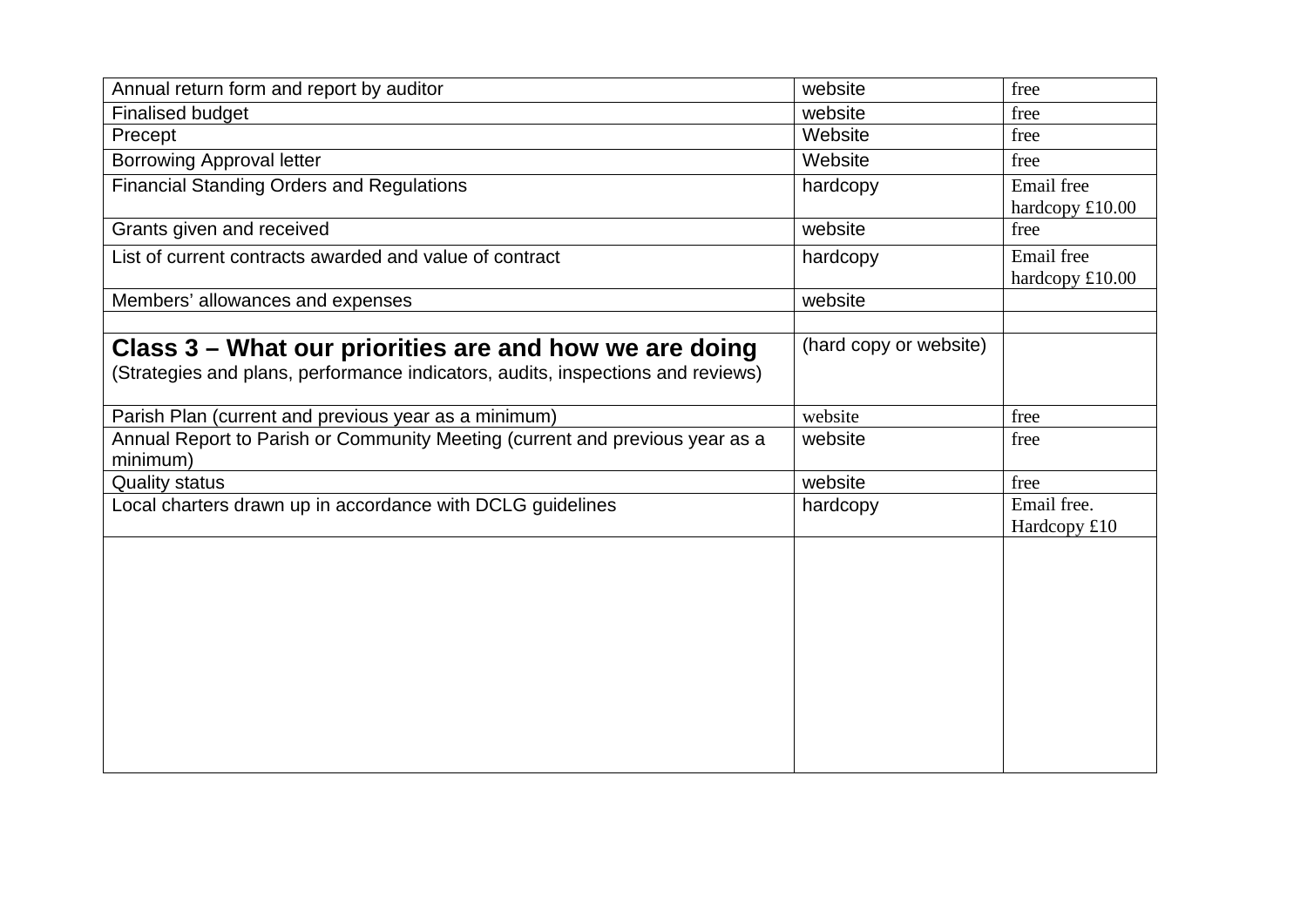| Class 4 – How we make decisions                                                              | (hard copy or website) |      |
|----------------------------------------------------------------------------------------------|------------------------|------|
| (Decision making processes and records of decisions)                                         |                        |      |
|                                                                                              |                        |      |
| Current and previous council year as a minimum                                               |                        |      |
|                                                                                              |                        |      |
| Timetable of meetings (Council, any committee/sub-committee meetings and<br>parish meetings) | website                | free |
| Agendas of meetings (as above)                                                               | website                | free |
| Minutes of meetings (as above) - nb this will exclude information that is properly regarded  | website                | free |
| as private to the meeting.                                                                   |                        |      |
| Reports presented to council meetings - nb this will exclude information that is properly    | Website                | free |
| regarded as private to the meeting.                                                          |                        |      |
| Responses to consultation papers                                                             | website                | free |
| Responses to planning applications                                                           | website                | free |
| <b>Byelaws</b>                                                                               | website                | free |
|                                                                                              |                        |      |
|                                                                                              |                        |      |
|                                                                                              |                        |      |
|                                                                                              |                        |      |
|                                                                                              |                        |      |
|                                                                                              |                        |      |
|                                                                                              |                        |      |
|                                                                                              |                        |      |
|                                                                                              |                        |      |
|                                                                                              |                        |      |
|                                                                                              |                        |      |
|                                                                                              |                        |      |
|                                                                                              |                        |      |
|                                                                                              |                        |      |
|                                                                                              |                        |      |
|                                                                                              |                        |      |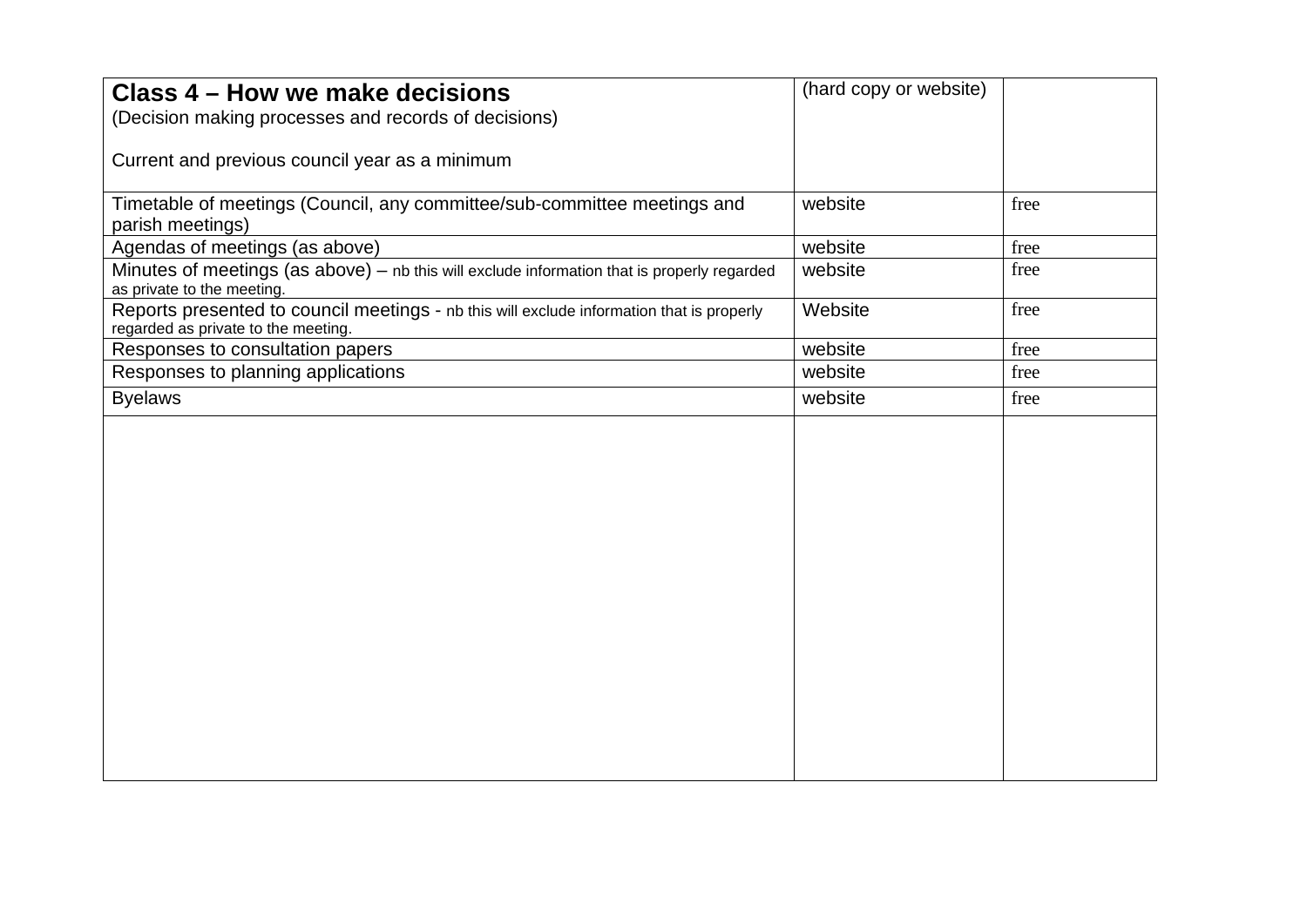| Class 5 – Our policies and procedures<br>(Current written protocols, policies and procedures for delivering our services and<br>responsibilities)<br>Current information only                                                                                                                                                                                                                                                                                  | (hard copy or website) |                            |
|----------------------------------------------------------------------------------------------------------------------------------------------------------------------------------------------------------------------------------------------------------------------------------------------------------------------------------------------------------------------------------------------------------------------------------------------------------------|------------------------|----------------------------|
| Policies and procedures for the conduct of council business:<br>Procedural standing orders<br>Committee and sub-committee terms of reference<br>Delegated authority in respect of officers<br>Code of Conduct<br><b>Policy statements</b>                                                                                                                                                                                                                      | hardcopy               | Email free<br>Hardcopy £10 |
| Policies and procedures for the provision of services and about the employment<br>of staff:<br>Internal policies relating to the delivery of services<br>Equality and diversity policy<br>Health and safety policy<br>Recruitment policies (including current vacancies)<br>Policies and procedures for handling requests for information<br>Complaints procedures (including those covering requests for information and<br>operating the publication scheme) | hardcopy               | Email free<br>Hardcopy £10 |
| Information security policy                                                                                                                                                                                                                                                                                                                                                                                                                                    | website                | free                       |
| Records management policies (records retention, destruction and archive)                                                                                                                                                                                                                                                                                                                                                                                       | hardcopy               | Email free<br>Hardcopy £10 |
| Data protection policies                                                                                                                                                                                                                                                                                                                                                                                                                                       | website                | free                       |
| Schedule of charges) for the publication of information)                                                                                                                                                                                                                                                                                                                                                                                                       | hardcopy               |                            |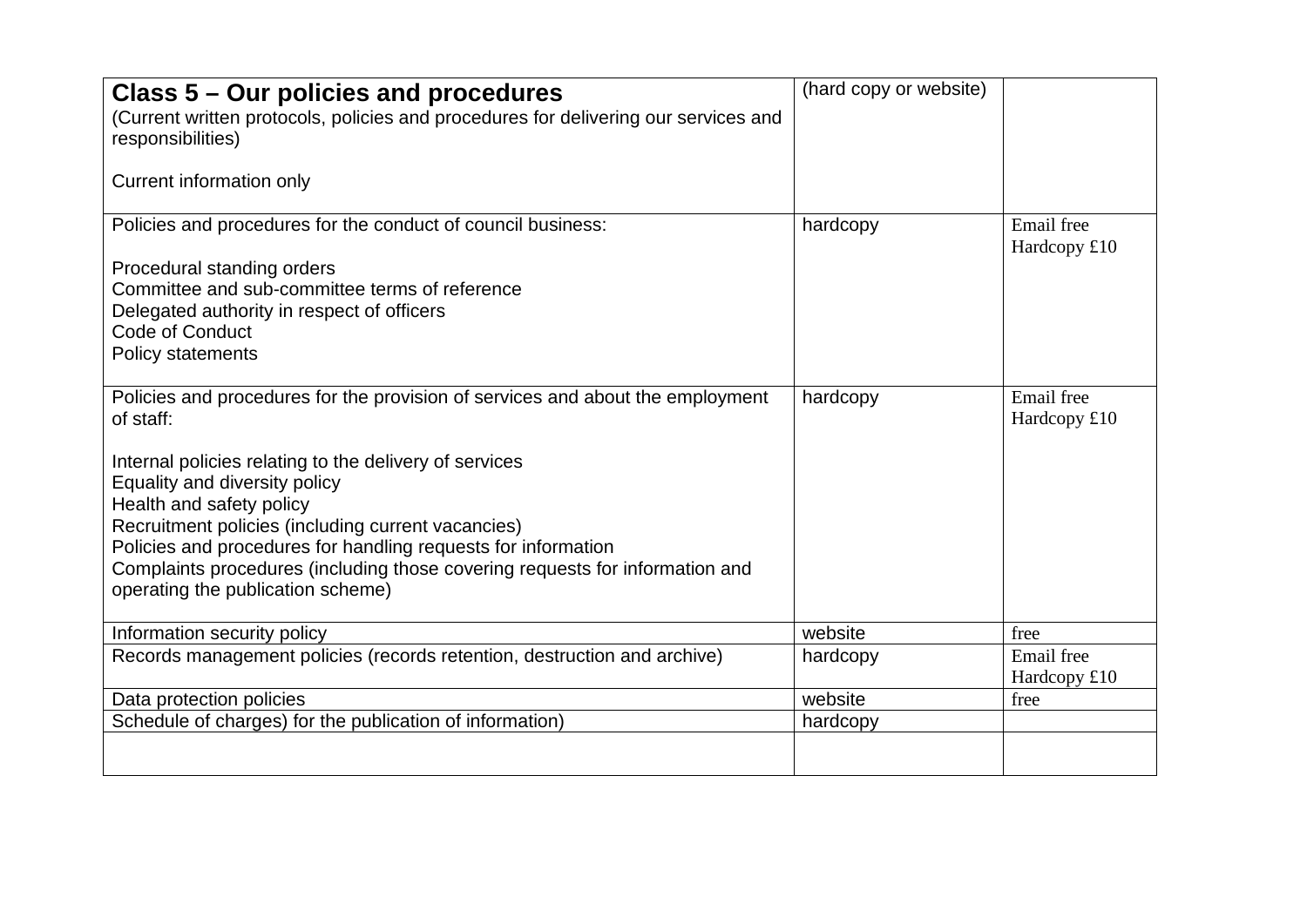| <b>Class 6 – Lists and Registers</b>                                                                                                                                 | (hard copy or website;<br>some information may                                        |              |
|----------------------------------------------------------------------------------------------------------------------------------------------------------------------|---------------------------------------------------------------------------------------|--------------|
|                                                                                                                                                                      | only be available by                                                                  |              |
| Currently maintained lists and registers only                                                                                                                        | inspection)                                                                           |              |
| Any publicly available register or list (if any are held this should be publicised; in most                                                                          | hardcopy                                                                              |              |
| circumstances existing access provisions will suffice)                                                                                                               |                                                                                       |              |
| <b>Assets Register</b>                                                                                                                                               | website                                                                               |              |
| Disclosure log (indicating the information that has been provided in response to requests;<br>recommended as good practice, but may not be held by parish councils)  | n/a                                                                                   |              |
| Register of members' interests                                                                                                                                       | <b>Telford and Wrekin</b><br>Website                                                  |              |
| Register of gifts and hospitality                                                                                                                                    | n/a                                                                                   |              |
|                                                                                                                                                                      |                                                                                       |              |
| Class 7 – The services we offer<br>(Information about the services we offer, including leaflets, guidance and<br>newsletters produced for the public and businesses) | (hard copy or website;<br>some information may<br>only be available by<br>inspection) |              |
| Current information only                                                                                                                                             |                                                                                       |              |
| <b>Allotments</b>                                                                                                                                                    | n/a                                                                                   |              |
| Burial grounds and closed churchyards                                                                                                                                | n/a                                                                                   |              |
| Community centres and village halls                                                                                                                                  | n/a                                                                                   |              |
| Parks, playing fields and recreational facilities                                                                                                                    | n/a                                                                                   |              |
| Seating, litter bins, clocks, memorials and lighting                                                                                                                 | hardcopy                                                                              | Email free   |
|                                                                                                                                                                      |                                                                                       | Hardcopy £10 |
| <b>Bus shelters</b>                                                                                                                                                  | hardcopy                                                                              | 6522         |
| <b>Markets</b>                                                                                                                                                       | n/a                                                                                   |              |
| <b>Public conveniences</b>                                                                                                                                           | n/a                                                                                   |              |
| Agency agreements                                                                                                                                                    | n/a                                                                                   |              |
| A summary of services for which the council is entitled to recover a fee, together<br>with those fees (e.g. burial fees)                                             | n/a                                                                                   |              |